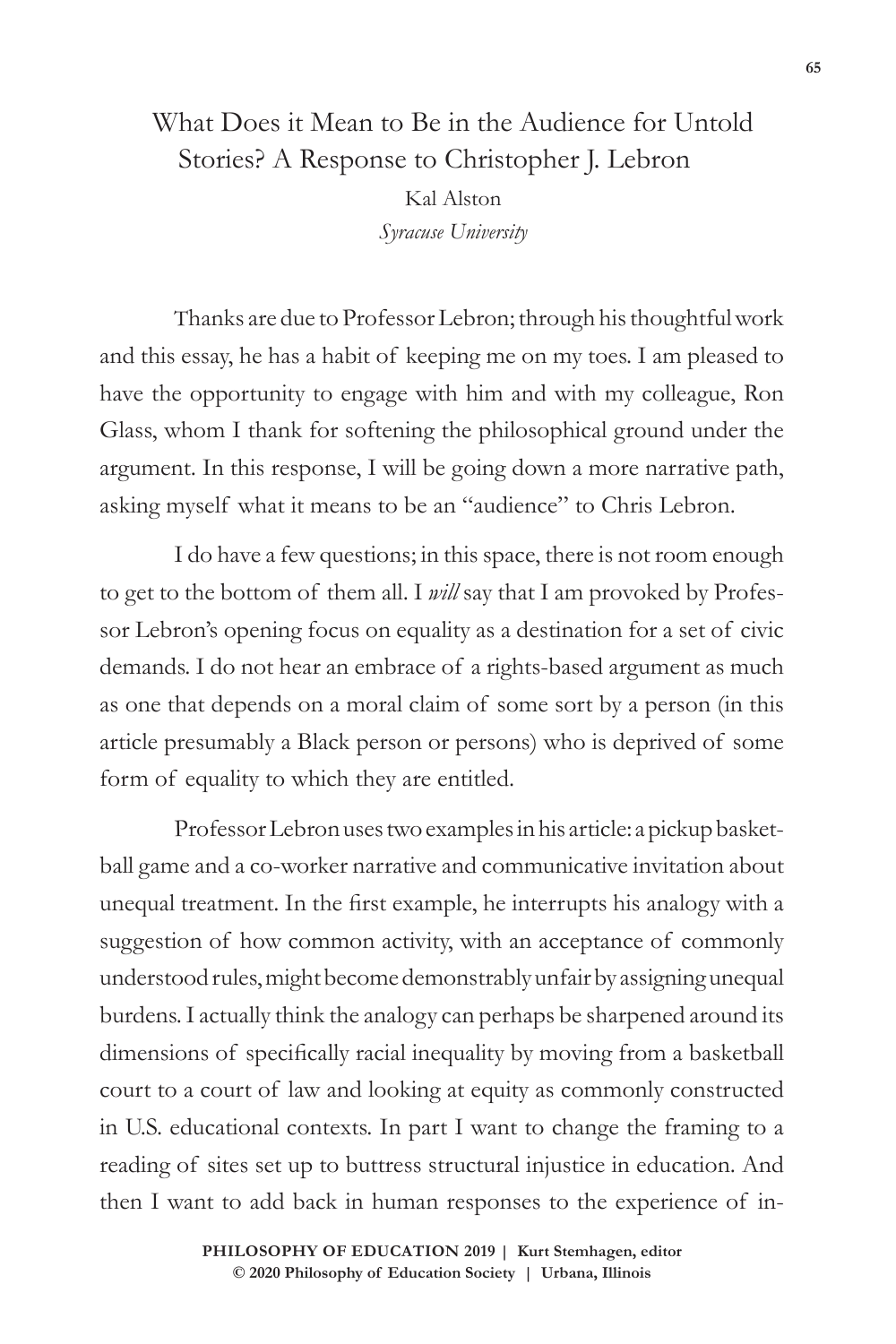equality—(the unlistening audience from Lebron)—that may manifest as unfair treatment, unjust institutions, or erasure. Those experiences, I need not remind you, of our 'shared' politics, culture, and social life rest on an equally 'shared' history of white supremacy and the demands of capital. The acceptance of the consequences of both that history and demand requires the massive erasure of certain stories.

I recently attended a "cold reading" of Joshua Harmon's play, *Admissions,* which Syracuse Stage, our very own LORT-C theatre, inserted into a mini-festival to assess whether it should be part of a future season.<sup>1</sup> The play, which has been mounted in New York City, Washington, DC, and London, was the subject of a talkback after the show in order to gauge audience reaction.

The action of the play takes place at Hillcrest, an elite but second-tier New England boarding/prep school, whose Headmaster, Bill Mason, is married to the Admissions Director, Sherri. In the first scene of the play, Sherri admits to her older administrator, Roberta, who has been at Hillcrest since her own father was headmaster, that the work of inclusion and diversity is not yet done, although she is pleased at her success. She admonishes Roberta about her draft of the new admissions brochure, featuring only three pictures of students of color out of fifty-two. She is looking to market the diversity of Hillcrest, modest though it may be; Roberta believes her version to be more reflective of reality.

Sherri has labored throughout her fifteen-year tenure at Hillcrest to increase the diversity of the predominantly white student body, and she is finally enjoying the fruits of these efforts as the percentage of minority students for the incoming class has finally approached the twenty percent mark. Her spasms of self-congratulation are interrupted by the letter her Hillcrest senior son, Charlie, has received from Yale, his first-choice school, deferring his early admission into the regular cycle.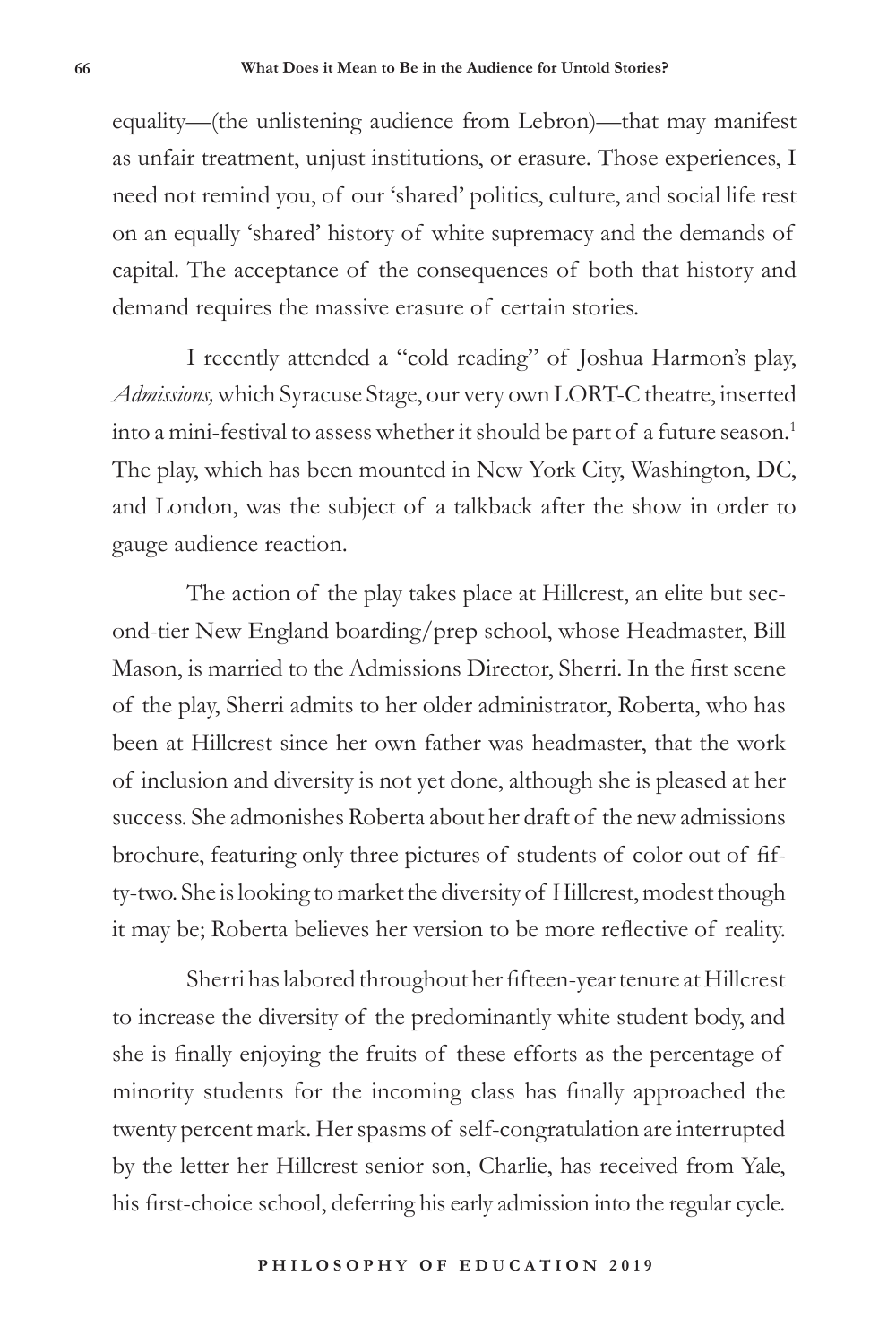Her professional glee is further depressed by news of the simultaneous early acceptance into Yale by Charlie's best friend Perry, whose father is a Black faculty member at Hillcrest.

When she and her husband finally see their son later that night, they find Charlie feeling paralyzed by conflicting feelings of self-pity, frustration, anger, self-loathing, and disappointment. He has been brought up by his liberal parents in a bubble of privilege in which their professional commitments to inclusion and affirmative action has heretofore had only spectator-distance warm and fuzzy effects on his life. His best friend is biracial, but he's been taught not to see color; in the moment he finds out that his friend has gotten something (admission) that he has been conditioned to believe is *his* natural right, Perry becomes 'Black.' Charlie and his parents break out into a ferocious dispute over how to go forward. Charlie launches a fifteen-minute diatribe about all the ways he has been misled about the relationship between his understood specialness and the dismantling of the assumptions of privilege translated from Hillcrest to Yale *qua* the real world. We find out that in addition to the admissions slap, he has been harboring resentment about being "overlooked" for the Editor-in-Chief position at the school newspaper, which went to a female student that Charlie believes is less qualified. In the face of his breakdown, his mother, the so-called "Social Justice Warrior" is, ironically, willing to call in favors and nepotistic contacts and to do what is necessary to "restore" the *natural* order of things, which all of a sudden is in opposition to her life's work.

Once Sherri's maternal inclinations are at war with her stated commitments, the audience is invited to consider that *all* her liberal piety is hypocritical and ultimately useless. As a side note, Harmon's play centers the intra-family conflict of values and obligation; however, the real nexus of social and cultural complexity is in the friendship between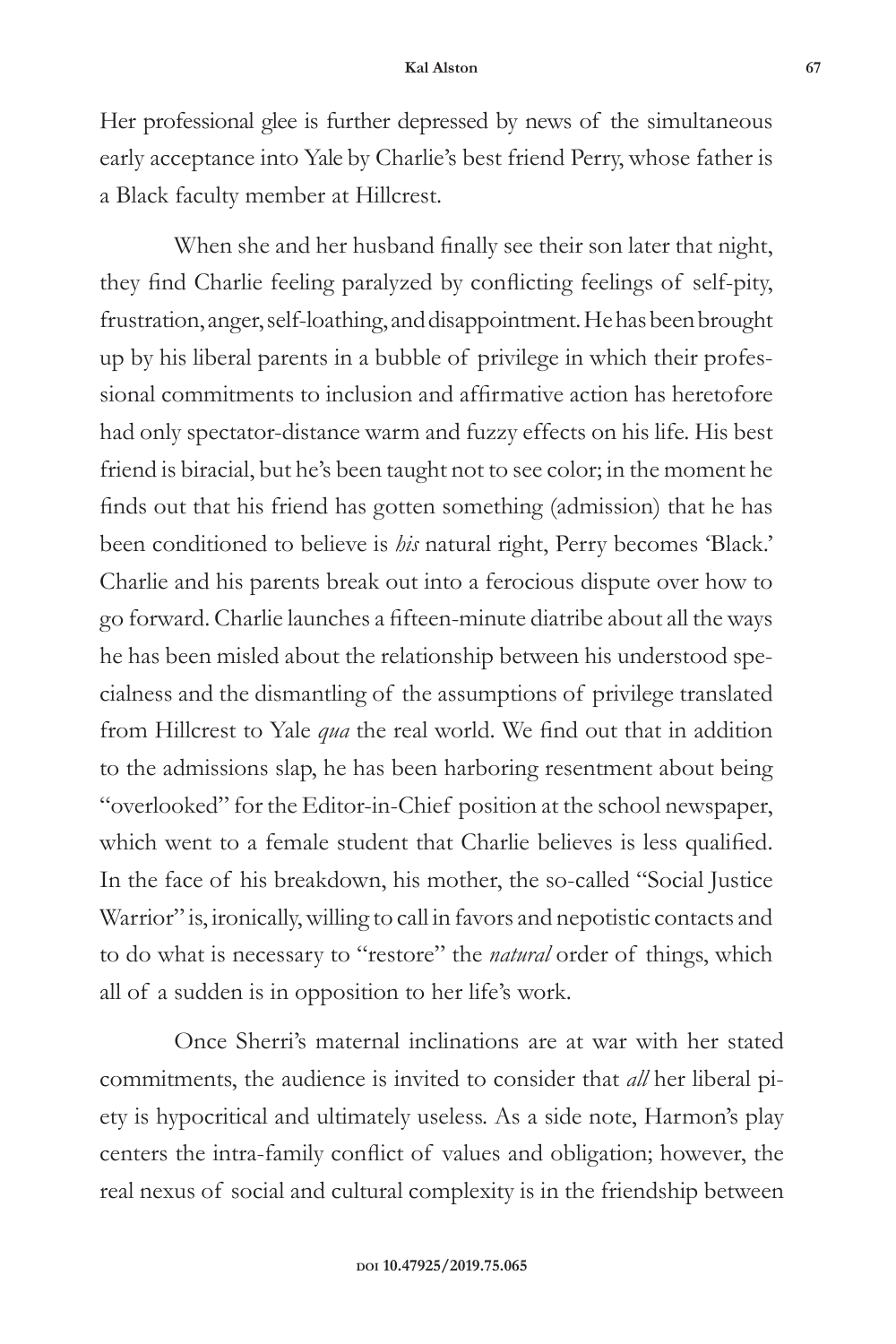Sherri and Perry's mother, Ginny, who at the beginning of the play is her best friend. Ginny exposes the divergent roles that intellectual understanding and emotional labor play when the subject is race and white privilege. As presented to the normative theatre going audience (white, moneyed, educated), the play evokes gently derisive laughter and loud applause, without seemingly a concomitant examination of just how much the play endorses a retreat from racial justice, if not out-and-out racism.

In a class I taught on civil rights in education, we spent two hours deconstructing the arguments around the lawsuit on behalf of Asian American applicants against Harvard.<sup>2</sup> That class session took place after discussions about legal strategies across the U.S. geographically and historically to exclude or to segregate various populations of children in schools—including Chicanx students in Texas cases going back to the 1920s and Chinese American students in California—sometimes using arguments about English language proficiency, sometimes housing segregation, sometimes just defining those students as White so that school districts could not be deemed in violation of the Fourteenth Amendment. Those cases (like the *Harvard* case) often had the effect of setting the various interests of students of color against one another or setting up intra-group disputes. Their shared understanding prior to the course most often rested primarily on *Brown v. Board*, not set in the context of other K-12 race discrimination cases, much less higher education cases.3 Beginning with *Bakke*, those higher education admission cases were constructed with a view to eliminating consideration of the historical backdrop of injustice and injury.4

As we talked about the *Harvard* case, I walked them through my own experience (as an admissions officer at Dartmouth College) with elite admissions as a way of connecting the history of Jewish quotas, the careful treading when the Ivies went co-ed, and the ways they recruited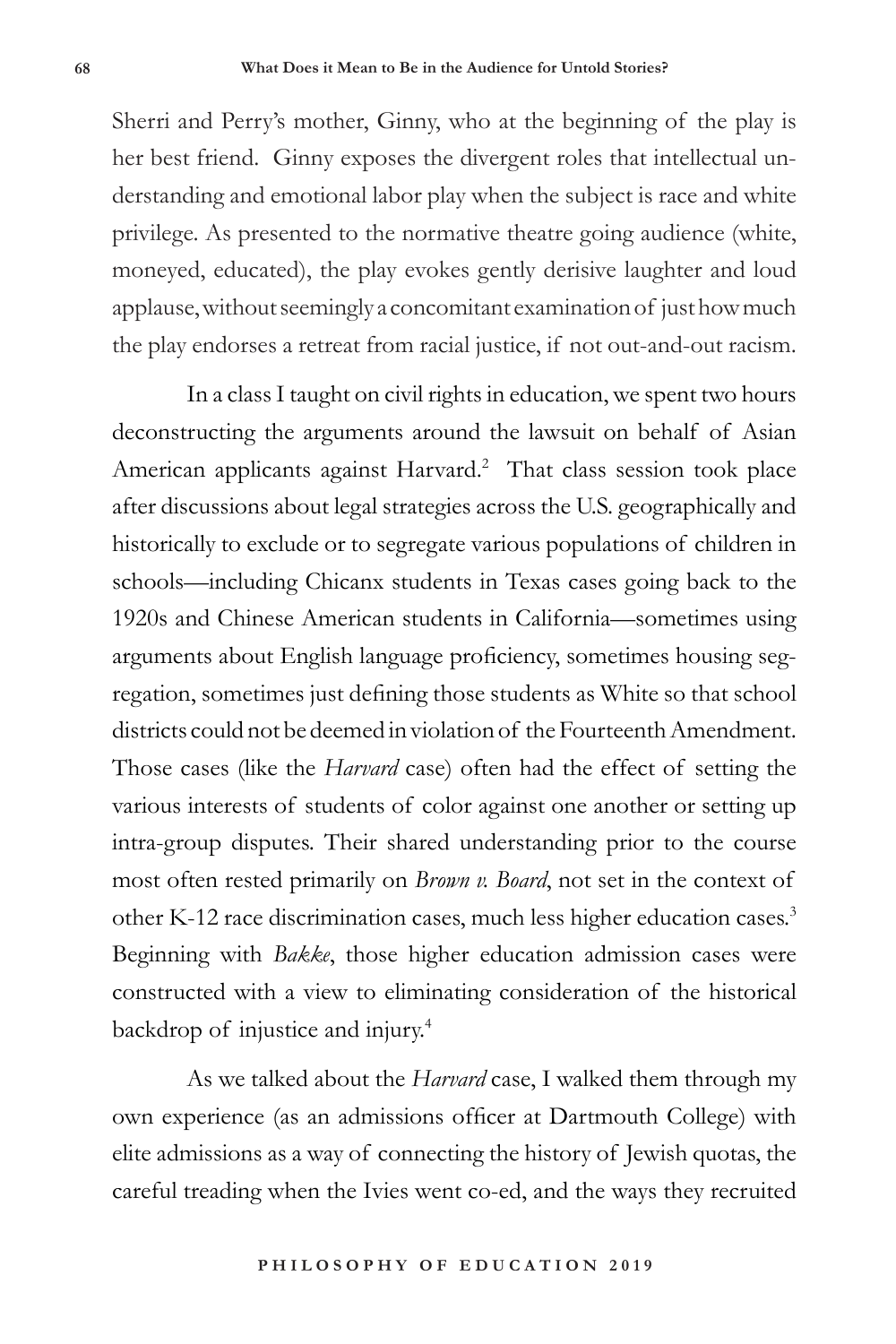## **Kal Alston 69**

and continue to recruit international students and domestic students of color—all as essential mechanisms of social universe maintenance. Then when I saw the play, my immediate critique was that all the mentioned characters of color were objects, props, for the white characters to justify their actions and beliefs. In answer to the question of whether Syracuse Stage should produce the play, I thought if SU students of color saw the play, they would likely feel that the characters—especially the son—were taking off the filters and saying out loud what their own classmates and teachers think of them on the daily.<sup>5</sup> Even if the intention of the playwright was to expose the hypocrisy of the parents, the emotional effects might well rest on the unanswered resentments in that skillfully rendered (long) speech in the middle of the show. Only one character even speaks about the experiences, critiques, or pains of the Black referents: the mom of the biracial son. Ginny informs her now-former friend about the horrible experiences the "most successful Black graduate" had while a student at Hillcrest. She offers an alternate account of his subsequent lack of alumni contact and donations, based on her position as an audience to his pain, in contrast to Sherri's reading of that student's 'ingratitude' after *all she and Hillcrest did for him*.

That experience, the effects of the "work of whiteness," however woke or retrograde, is the absent presence in the play. However, the real world did provide a front seat to the role of the audience when the Operation Varsity Blues scandal broke the week after I saw the play. I wish I could go deep, hard, and long on the Operation Varsity Blues scandal. There is no question that this is not just about what rich people do, or the difference between old money and the arrivistes, or the crime being about degrees of underservedness via test scores (although those side roads are not uninteresting). When *Forbes Magazine* breathlessly designated (Kardashian sibling) Kylie Jenner as the youngest ever "self-made" billionaire we should have already been alerted to the profound cultural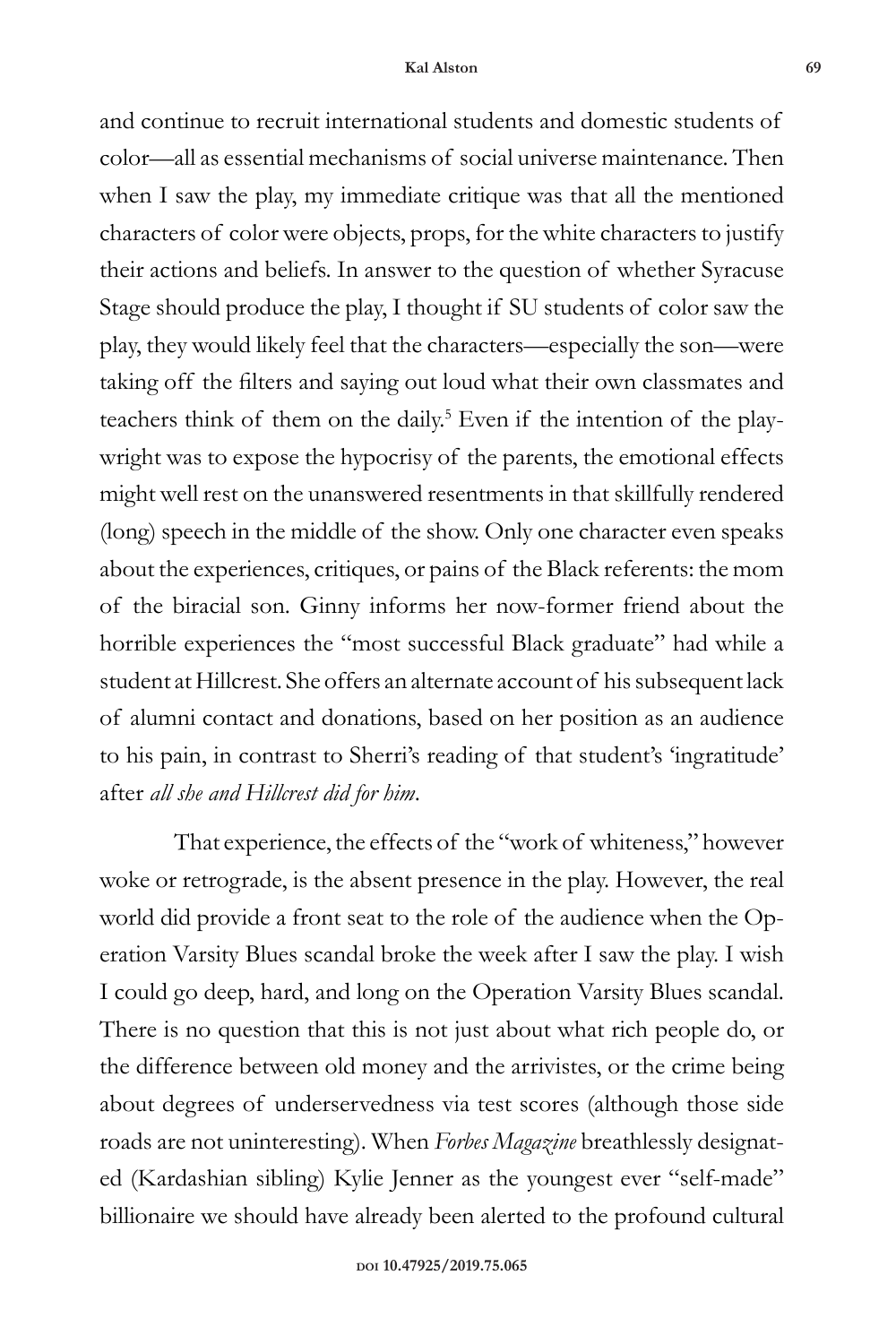morass of incomprehension about meritocracy, class, and the effects of privilege in which we find ourselves.<sup>6</sup>

Race and the seemingly indestructible edifices of white supremacy around which our social goods, including education, are built are at the heart of this "scandal." The lengths to which these parents were willing to go (along with the quite acute understanding of the architects of the scheme about class and parental anxieties) are but a reflection of a wish NOT for equality, but for what is understood as deserved even if unearned.

Lebron's second example of the traffic stop, with its subsequent request from Darryl that his coworker form his audience to hear the unfairness of his treatment, reminded me that Perry, the unseen biracial Hillcrest student, does not get to tell his own story in *Admissions*. His best friend resents him and calls his success into question. Perhaps that is because he is less important as a *person* than as an avatar for the untold number of students of color in California who have been legally excluded from UCLA or USC, for example, because race is not a proper category for social enquiry. Meanwhile, capital—both inherited (old money) and acquired by running banks, the media, corporations, and tech (new money)—with all the attendant privilege, as always provides the conditions for the audience to hear pain, desperation, and demand for fair treatment for those who have *always* had fairness and more. This absence from this particular story is, even so, *far* less violent than the disproportionate and literal absence of Black males (with even higher numbers for those with a diagnosed disability) from classrooms around the country. They cannot even get an audience with an admissions office—only with a judge.

<sup>1</sup> Joshua Harmon, *Admissions* (New York: Samuel French, 2018).

<sup>2</sup> Students for Fair Admissions, Inc. v. President and Fellows of Harvard College, 346 F. Supp. 3d (D. Mass. 2018).